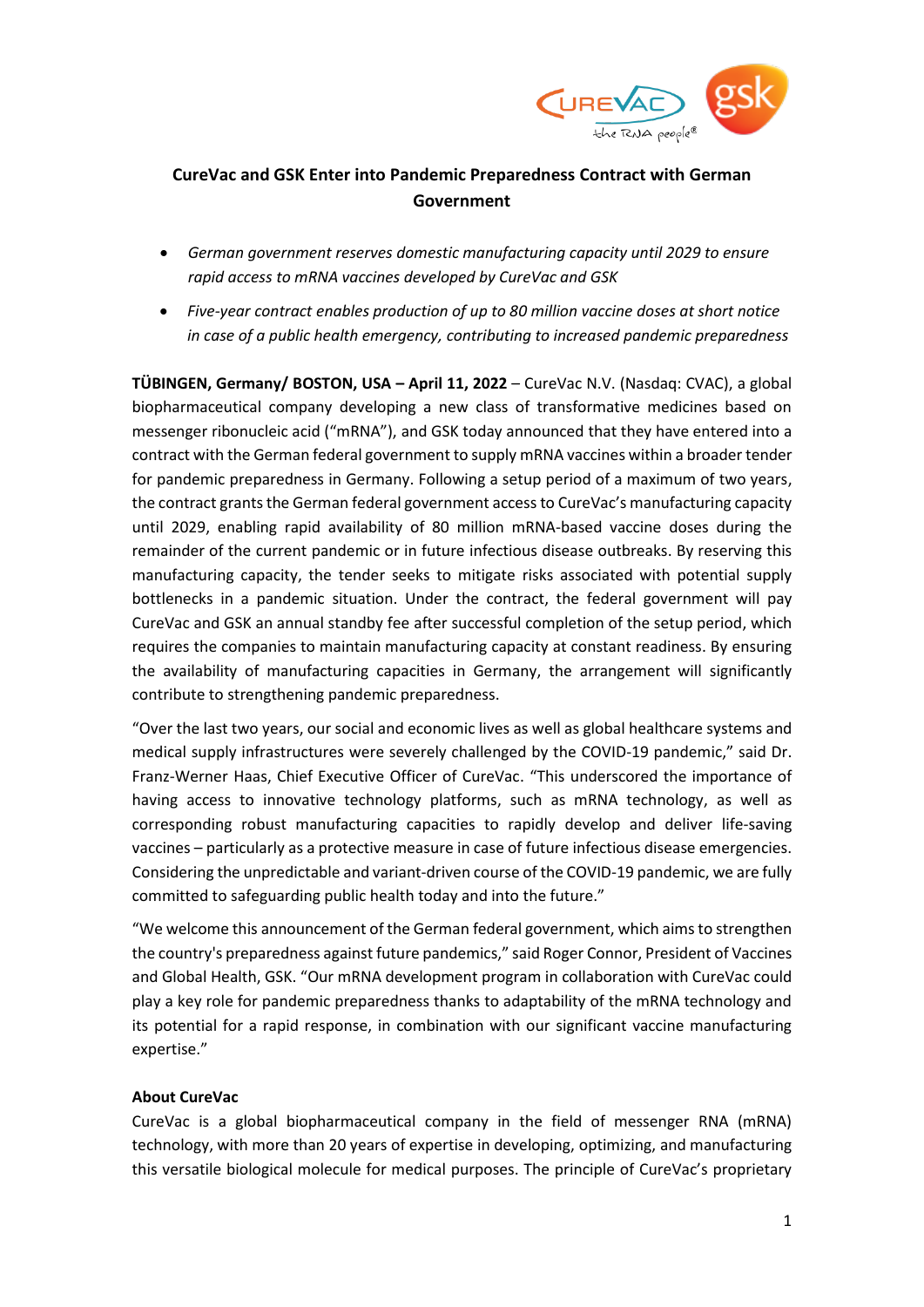

technology is the use of optimized mRNA as a data carrier to instruct the human body to produce its own proteins capable of fighting a broad range of diseases. In July 2020, CureVac entered in a collaboration with GSK to jointly develop new products in prophylactic vaccines for infectious diseases based on CureVac's second-generation mRNA technology. This collaboration was later extended to the development of second-generation COVID-19 vaccine candidates, and modified mRNA vaccine technologies. Based on its proprietary technology, CureVac has built a deep clinical pipeline across the areas of prophylactic vaccines, cancer therapies, antibody therapies, and the treatment of rare diseases. CureVac had its initial public offering on the New York Nasdaq in August 2020. It is headquartered in Tübingen, Germany, and employs more than 900 people at its sites in Tübingen, Frankfurt, and Boston, USA. Further information can be found at [www.curevac.com.](http://www.curevac.com/)

### **About GSK**

GSK is a science-led global healthcare company with a special purpose: to help people do more, feel better, live longer. For further information please visit [www.gsk.com/about-us.](file://///curevac.local/docs/filestore/Communications/External%20Communication/Press%20Releases/Press%20Releases%202021/202108xx_CV2CoV%20CVnCoV%20NHP%20Data/www.gsk.com/about-us)

### **CureVac Investor Relations Contact**

Dr. Sarah Fakih, Vice President Corporate Communications and Investor Relations CureVac, Tübingen, Germany T: +49 7071 9883-1298 M: +49 160 90 496949 [sarah.fakih@curevac.com](mailto:sarah.fakih@curevac.com)

# **CureVac Media Contact**

Bettina Jödicke-Braas, Manager Communications CureVac, Tübingen, Germany T: +49 7071 9883-1087 [bettina.joedicke-braas@curevac.com](mailto:bettina.joedicke-braas@curevac.com)

### **GSK Enquiries**

Pia Clary, Director Corporate Communication GSK Germany M: +49 152 5323 9052 [pia.x.clary@gsk.com](mailto:pia.x.clary@gsk.com)

# **Forward-Looking Statements CureVac**

This press release contains statements that constitute "forward looking statements" as that term is defined in the United States Private Securities Litigation Reform Act of 1995, including statements that express the opinions, expectations, beliefs, plans, objectives, assumptions or projections of CureVac N.V. and/or its wholly owned subsidiaries CureVac AG, CureVac Real Estate GmbH, CureVac Inc., CureVac Swiss AG and CureVac Corporate Services GmbH (the "company") regarding future events or future results, in contrast with statements that reflect historical facts. Examples include discussion of the potential efficacy of the company's vaccine